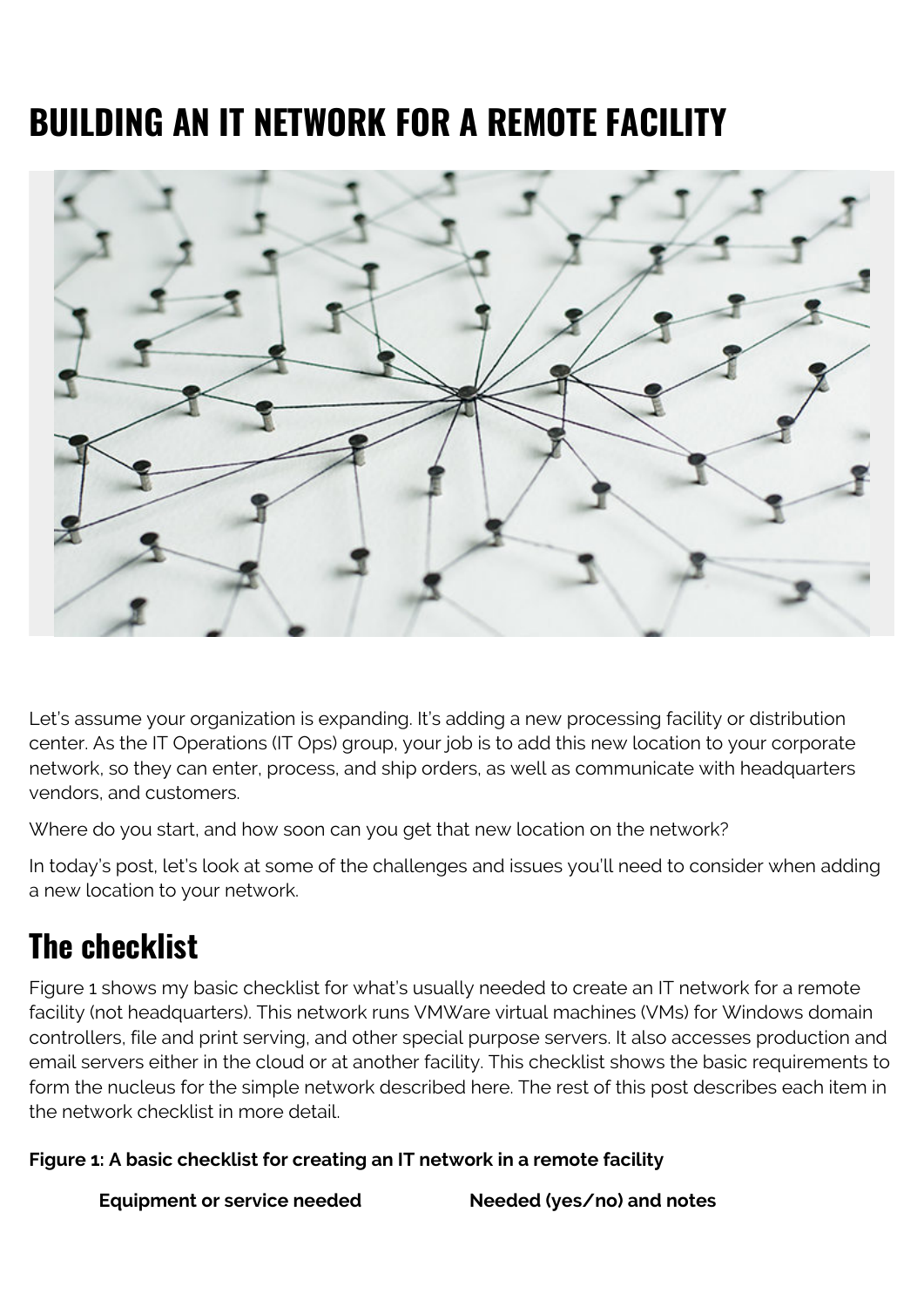Secured equipment room Electrical service with redundant circuits, as needed Universal Power Supplies (UPSes) Generator Computer racks with shelves Fireproof backing board for one or more walls Air conditioning Patch panels Switches and routers Fire suppression equipment Telecommunications lines Ethernet cabling to equipment room for all office and warehouse locations Firewall setups IDF (Intermediate Distribution Frame), patch panels, and switches in the warehouse or manufacturing space for warehouse equipment beyond the maximum Ethernet transmission distance Ethernet cabling for connecting all equipment Cable or Internet modems for telecom lines (usually vendor provided) Wireless modems for wireless network Production servers hosted at facility (application, domain authentication, file and print serving, email, special purpose servers) Telephone systems, if not using VoIP Phones Computing devices (desktop, laptops, tablets, terminals, other devices) Wireless scanning for inventory and production activities Time clocks Office printers and copiers Warehouse printers for multi-part forms and older green-bar printing Internet of Things (IoT) devices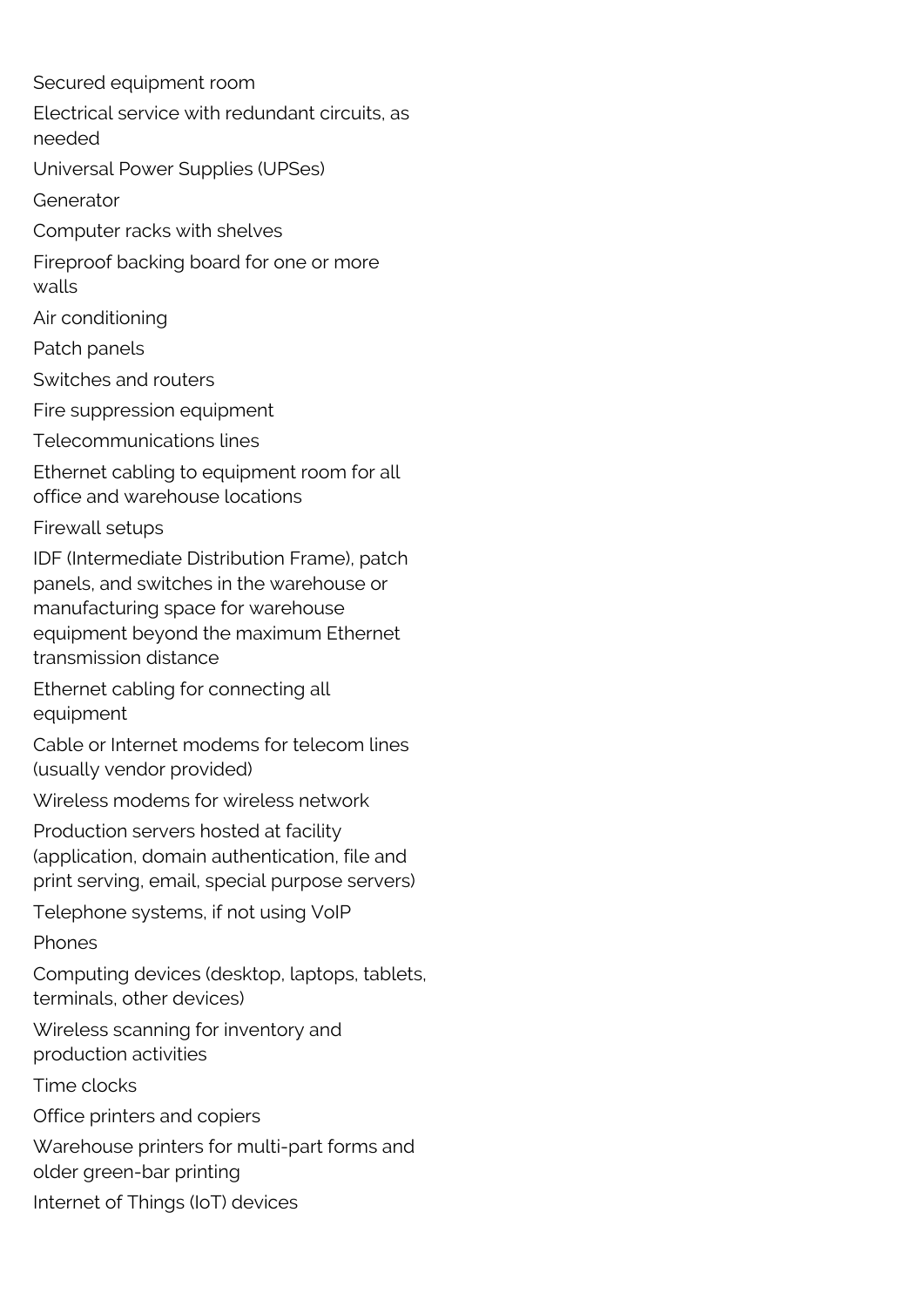# **Beginning pieces**

The first thing you'll need is a secured equipment room within your location. For a remote facility, the equipment room doesn't have to be big. It just needs to house all the equipment you'll need to host your local network. The basic requirements of a remote location equipment room include:

- *Locked door* with a keyed, card reader, push button, or a biometric entry system, to prevent unauthorized access and to provide for climate control.
- *Electrical service* for powering all the equipment. Be sure to install redundant circuits for servicing all equipment with redundant power supplies or power distribution units (PDUs). Inventory all your equipment to insure everything requiring special plugs or voltages can be powered with the service you're ordering. Redundant circuits should be on different electrical boxes and if available, different services.
- *Universal Power Systems (UPSes)*¸ to provide for continued operation in the event of a brownout or short power outages. For a small remote setup, two UPSes may be enough. Be sure that redundant power supplies on the same machine are plugged into two different UPS systems (one plug in each UPS to protect against a UPS failure).
- *Generator (if called for)* to power the computer room, in the event of a long-term power outage.
- *Fireproof backing boards for one or more walls*, to allow for the installation of telecommunication modems, jacks, punch-down blocks, telephone systems, or other network inputs.
- *Computer racks with shelves* to mount all the equipment. Servers, UPSes, switches and some other basic network equipment can be mounted in the rack. Equipment that can't be rack mounted can be stored on the shelves or attached to the fireproof backing boards.
- *Air conditioning*, for climate control outside of the normal office heating and cooling system
- *Patch panels* for connecting all your infrastructure and client equipment into the equipment room.
- *Any necessary fire suppression equipment*. This could range from a simple fire extinguisher all the way up to a full-blown fire suppression system.

### **Telecommunication lines**

Regardless of where you host your servers (locally or in the cloud), you'll still need telecom lines for production server access, Internet access, telephone, and other special service lines. Be sure to spec out and order your telecom lines early in the process, as installation can take many weeks. Telecom installation can consist of one or two phases: 1) Delivery to the Demarcation Point (DMARC) into the building, which may or may not be in the equipment room; and 2) DMARC extension to the equipment room. Either phase can consist of additional cabling through your new location to the Computer Room. If you're renting a location, you may also have to get permission from your landlord to run the new lines.

Once the telecom lines are in your equipment room, you'll want to mount modems from your telecom provider on either the fireproof backing board or in the rack.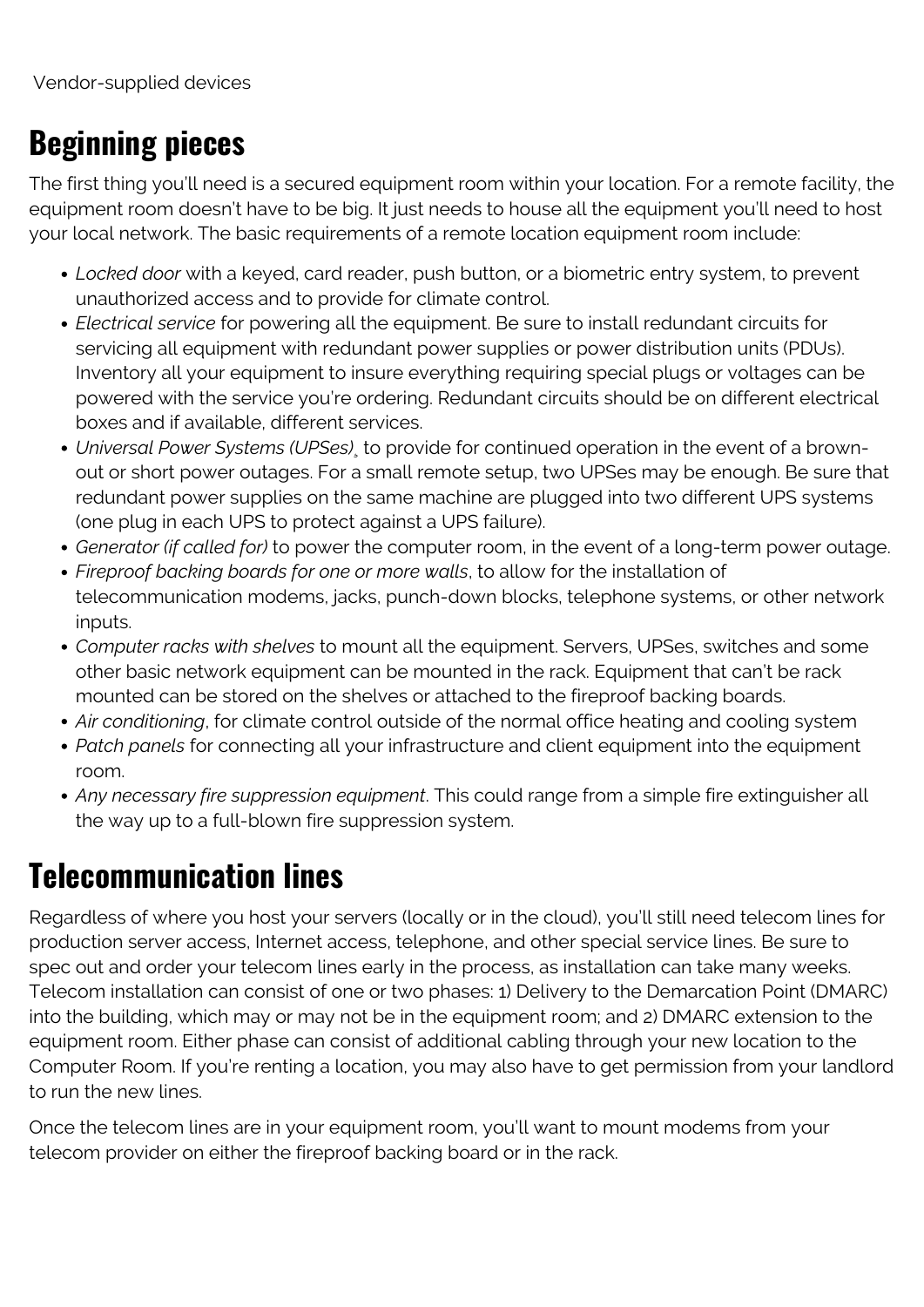# **Basic networking equipment and cabling**

For a new location, you'll also need the following basic networking equipment.

- *Ethernet cabling and network jacks for all office and warehouse locations*, to connect your facility locations (offices, printer rooms, warehouse locations) to the patch panel in the equipment room. Be sure each cable drop at user locations has at least two Ethernet jacks to accommodate one or more wired devices and one phone. Don't forget that warehouse lines need to be run through the warehouse ceiling (which can be 20 feet or higher) and dropped at their locations, which will increase their maximum Ethernet transmission distance.
- *One or more firewall setups (depending on how many Internet lines you're running)*, for protecting your network from unauthorized access.
- *Switches and routers for connecting workstations, servers, network equipment, and telecommunications lines together*. Switches allow the different devices and servers on your network to reach each other (or isolate different devices and servers from each other). Routers and gateways provide the basic policies and rules that route traffic to servers, Internet lines, and other locations inside and outside your network. Devices outside the equipment room will reach the equipment room through a port on the patch panel, which can be connected to a switch via a short Ethernet cable, while devices inside the rack are connected directly into switch. The router is also connected to a switch, and the router regulates and directs network traffic to its destination. If you're also setting up a wireless network that feeds into your switches, make sure the switches have as many power over Ethernet (Poe) ports as you need, so that you won't have to run electrical to power your wireless modems, wherever they are installed (usually in or on the ceiling).
- *An Intermediate Distribution Frame (IDF) in the warehouse*. An IDF is generally a locked cabinet in the warehouse that houses at least two components: 1) a patch panel where other warehouse equipment can connect to the IDF; and 2) a switch that can route equipment from the warehouse patch panel to the main switch in the equipment room. Since warehouse Ethernet connections may not be able to connect to the equipment room patch panel (because they are out of the maximum transmission distance for Ethernet cable, 100 meters or 328 feet), they can connect to the patch panel in the IDF and then be routed to the equipment room through the IDF switch, which is usually hardwired to the equipment room patch pane. An IDF isn't needed for all warehouses, but it's useful in larger warehouse that can't reach the equipment room in one Ethernet run.
- *Lots of Ethernet cables*. You'll need short and medium Ethernet cables for attaching all devices, servers, network equipment, etc., to their local Ethernet jacks. Since patch panels and switches are generally in the same rack or IDF, you'll need plenty of short Ethernet cables (2-3 feet) to attach each patch panel port to the nearest switch.
- *Cable or Internet modems for attaching your incoming telecom lines to your network*. Your telecom service provider generally provides the modem to attach to their incoming service line.
- *Wireless modems for your warehouse and office*. Your wireless modems should have Power over Ethernet (PoE) ports for powering the modem using its Ethernet line rather than an electrical outlet. People generally use a single wireless modem (or a clustered wireless setup) for four purposes: 1) Connectivity movable wireless warehouse equipment (such as scanners and telephones) to the network: 2) Allowing visiting employees with laptops to access the company network; 3) Setting up a guest network to provide Internet access to your vendors,